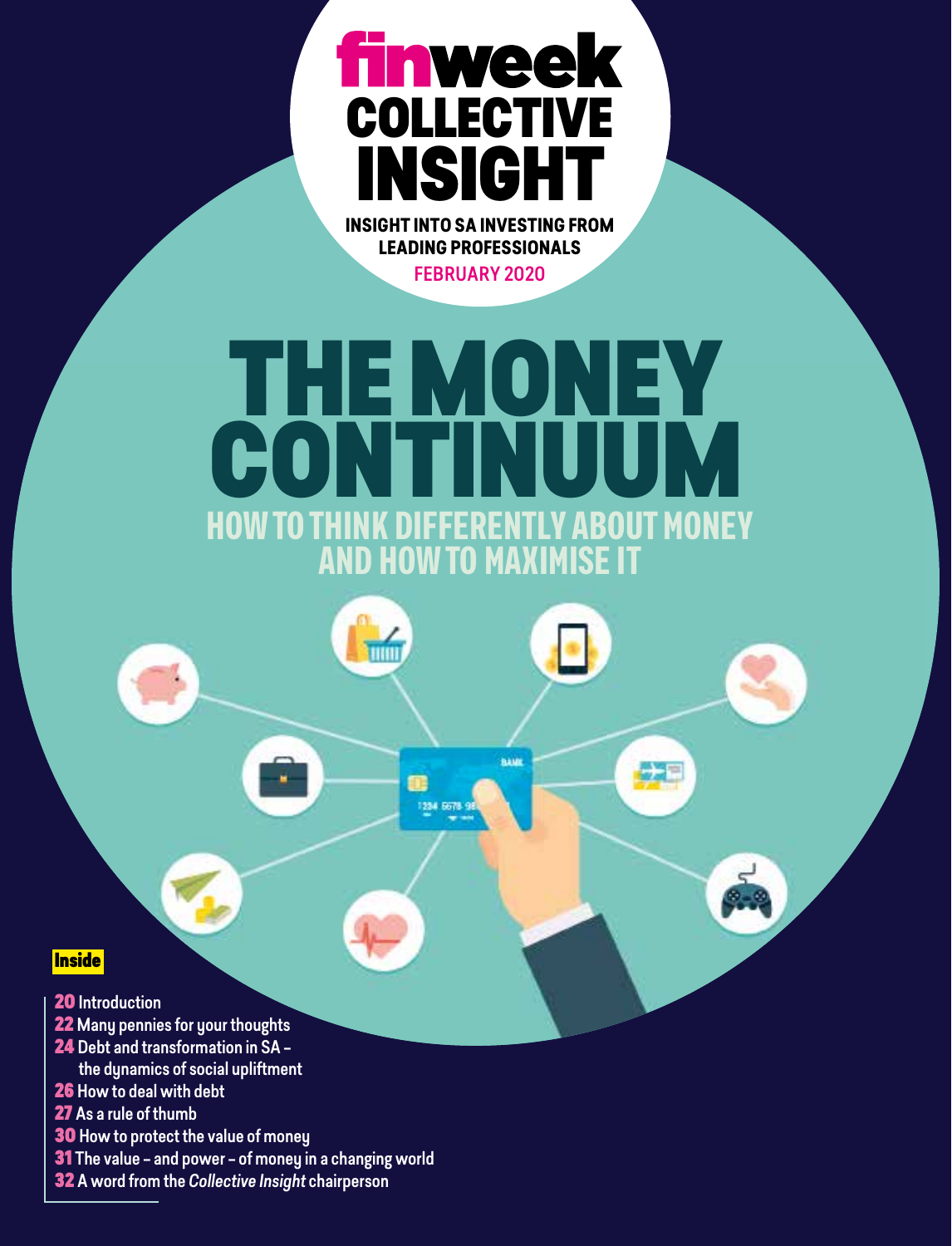## INTRODUCTION



## **PLEASE SEND ANY FEEDBACK AND SUGGESTIONS TO CABOTA@ AFORBES.CO.ZA.**

*finweek* publishes *Collective Insight* quarterly on behalf of the South African investment community. The views expressed herein do not necessarily reflect those of the publisher. All rights reserved. No part of this publication may be reproduced or transmitted in any form without prior permission of the publisher.

#### **CONVENOR**  Anne Cabot-Alletzhauser Head of Alexander Forbes Research Institute

### **EDITORIAL ADVISORY COMMITTEE**

Sandira Chaithram

Product Manager at Alexander Forbes

#### Kelly de Kock

Chief Operating Office at Old Mutual Wealth Trust Company

Lindelwa Farisani Head of Equity Sales South Africa at UBS Investment Bank

Delphine Govender Chief Investment Officer at Perpetua Investment Managers

#### Craig Gradidge

Executive Director at Gradidge Mahura Investments

#### David Kop

Executive Director at the Financial Planning Institute of Southern Africa

Monika Kraushaar Senior Consultant at RisCura

### Nerina Visser ETF Strategist and Adviser

Muitheri Wahome Financial Services Professional

## **How to advise for a lifetime**

A person's financial journey starts at a young age. Traditional perspectives on advising a client along the money continuum may need a rethink in order to be more effective.

a clie<br>
reme<br>
not a<br>
had<br>
the f<br>
Two<br>
buy my remember my first encounter with money. It was not a good one. I was five years old and my mom had given me a shiny new half cent coin. This was the first time I had held money that was mine.

Two minutes later I was walking up the road to buy my favourite sweets. I remember being happy and doing a little dance while walking to the shop. Somewhere in that dance was a stupid spinning human helicopter manoeuvre. Two seconds later my shiny new coin flew into the thick bush across the road. I remember standing on the side of the road in a state of shock and confusion.

I spent the next hour or so scouring the bush for my coin. I eventually gave up and walked back home defeated, sad, teary and peeved at my own stupidity. Fast forward to May 1998 when I needed to buy a car, and did not have enough coins or money in the bank to pay for it with cash. I went to my bank and walked out with vehicle finance.

Being a black graduate with some work experience counted for little back then and prime plus 1% was the deal, a rate of 19.25%. By September 1998 prime had shot up to 25.5%! My finances were in ruins as a result. Fortunately, rates dropped as fast as they went up, and I was soon able to start on my journey as an investor.

Being responsible for compiling the *Unit Trusts Handbook* back then, I had a front row seat to all the excitement around small caps and global technology shares. My investments in Didata and Brainwave fell faster than I could blink.

My experiences along the money continuum were not great, but thankfully they were not final either. They helped shape future financial decisions and the mindset I took into those encounters. But as someone who works in "the industry" I totally missed the fact that my engagement with the industry was disjointed and product-driven.

Things have improved since the late 1970s when I was losing coins, and the late 1990s when I became economically active, but clients' interactions with the industry remain largely disjointed, siloed, productcentred and ineffective in helping them make the necessary trade-offs along the money continuum to their benefit.

Industry stalwart Anne Cabot-Alletzhauser does a deep dive into the money continuum and trade-off debate. She highlights the shortcomings of advisers in assisting clients in managing these

financial trade-offs effectively. Financial advisers are best-positioned to pull the disparate parts of the industry together to help clients manage these trade-offs. Our clients and the industry would be better off if this were done more effectively.

Author and academic Deborah James unpacks some of the complex social underpinnings that have and continue to contribute to the debt statistics that we see in South Africa. She unpacks the role of debt in the rapid rise of the black middle class. It provides plenty food for thought for market commentators and advisers who understand the theory of the impact of debt but lack the insight into some of the drivers behind South Africans' behaviours.

Whether we've accumulated debt through a lack of mindfulness at the tills, poor financial decision-making in managing trade-offs, or as we've risen to middle class status, that debt must be repaid at some point. Sydney Sekese joins in the conversation with a revision of debt and how to deal with it in a practical manner. He explores the different types of debt and shares ideas on dealing with it.

In his article, David Kop explains that when

Being a black graduate with some work experience counted for little back then and prime plus

 $10/$ rate of 19.25%.

we begin to understand more fully the role that money plays in enhancing our physical, mental and emotional lives we can begin to appreciate that we should perhaps be a bit more circumspect about many of the "rules of thumb" that our industry likes to apply in money matters. In the end, the money continuum is not an abstraction – rather, it is integral to our whole sense of value and self. That means that, as handy as rules of thumb might be, unless we understand the value system of the person making the trade-off decisions, the advice we give may be inadequately thought through.

Wynand Gouws touches a little on the

behavioural side of money and takes a deeper dive into the main threat to the value of money, and the best defence against that threat. Inflation is like a cancer which, if left unchecked, has the power to destroy nations. There is an equally powerful counter force in the principle of compounding.

And finally, in his article, Deslin Naidoo does a great job of describing the transition and the unexpected consequences of these changes. It is easy to be aware that we are running out of money when there are fewer notes in our wallet than when there is a lower credit balance on a card. We need to embrace a new "mindfulness" about money as a result. ■

Craig Gradidge is executive director at Gradidge Mahura Investments.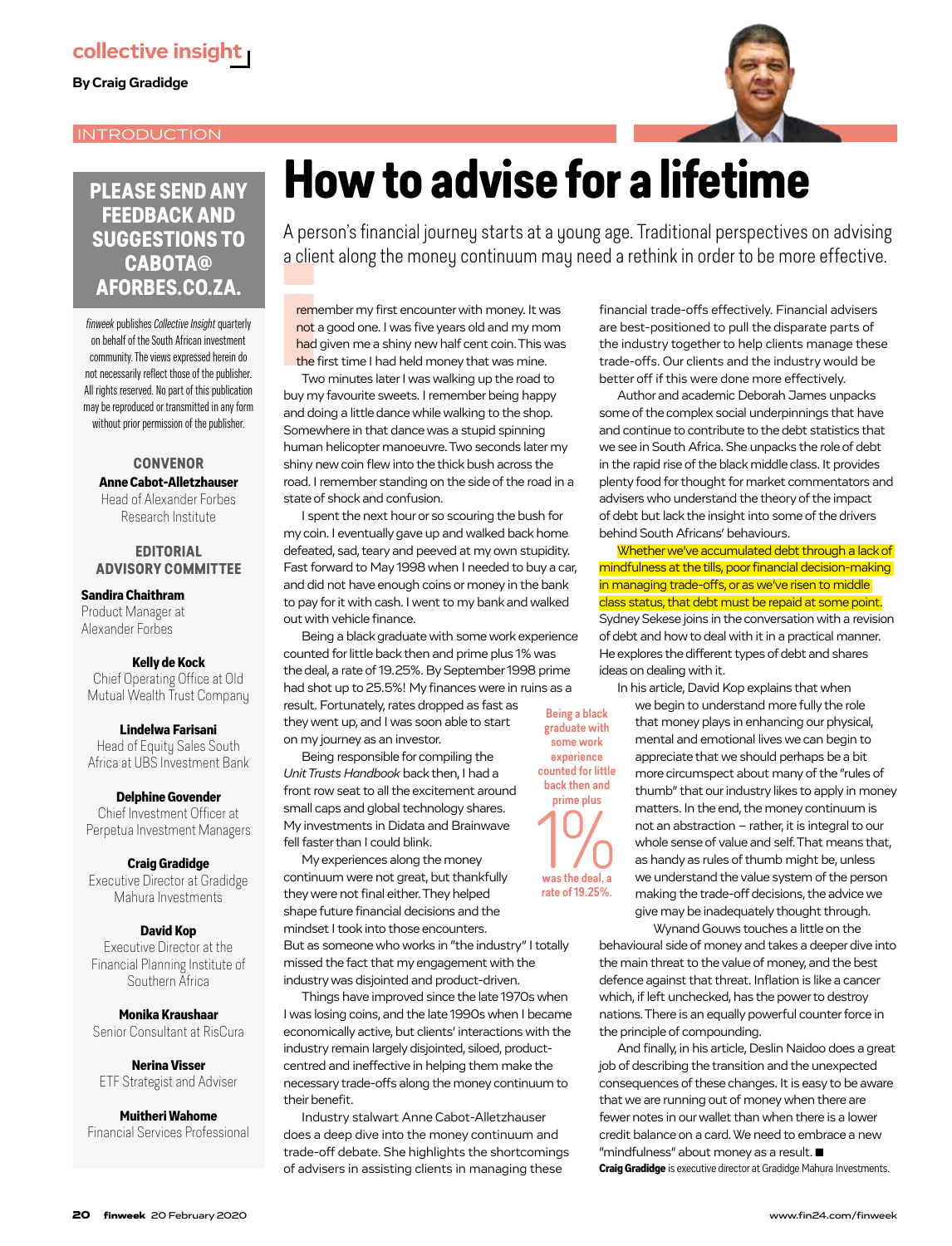## **Making your employee benefits, employer benefits**

We've been working with South African businesses to gather data from employers and employees, and together with them, turned this data into a human form – knowledge. Based on this, our advice can lead to your employees working at their best, growing businesses and ultimately shifting the economy and wealth of our country. That's the beauty of our insights, gathered over more than 85 years and put to work in our market. That's knowledge, applied.

Why don't you let us apply what we've learned from our integrated service to your business too?

**Want to grow more? Go to alexanderforbes.co.za**



## Retirement | Investment | Health

Alexander Forbes Financial Services (Pty) Ltd is a licensed financial services provider (FSP 1177 and registration number 1969/018487/07). Alexander Forbes Investments Holdings Limited. Registration number 1997/022540/06. Alexander Forbes Health (Pty) Ltd is a licensed financial services provider (FSP 33471 and CMS registration number ORG 3064).

AF19338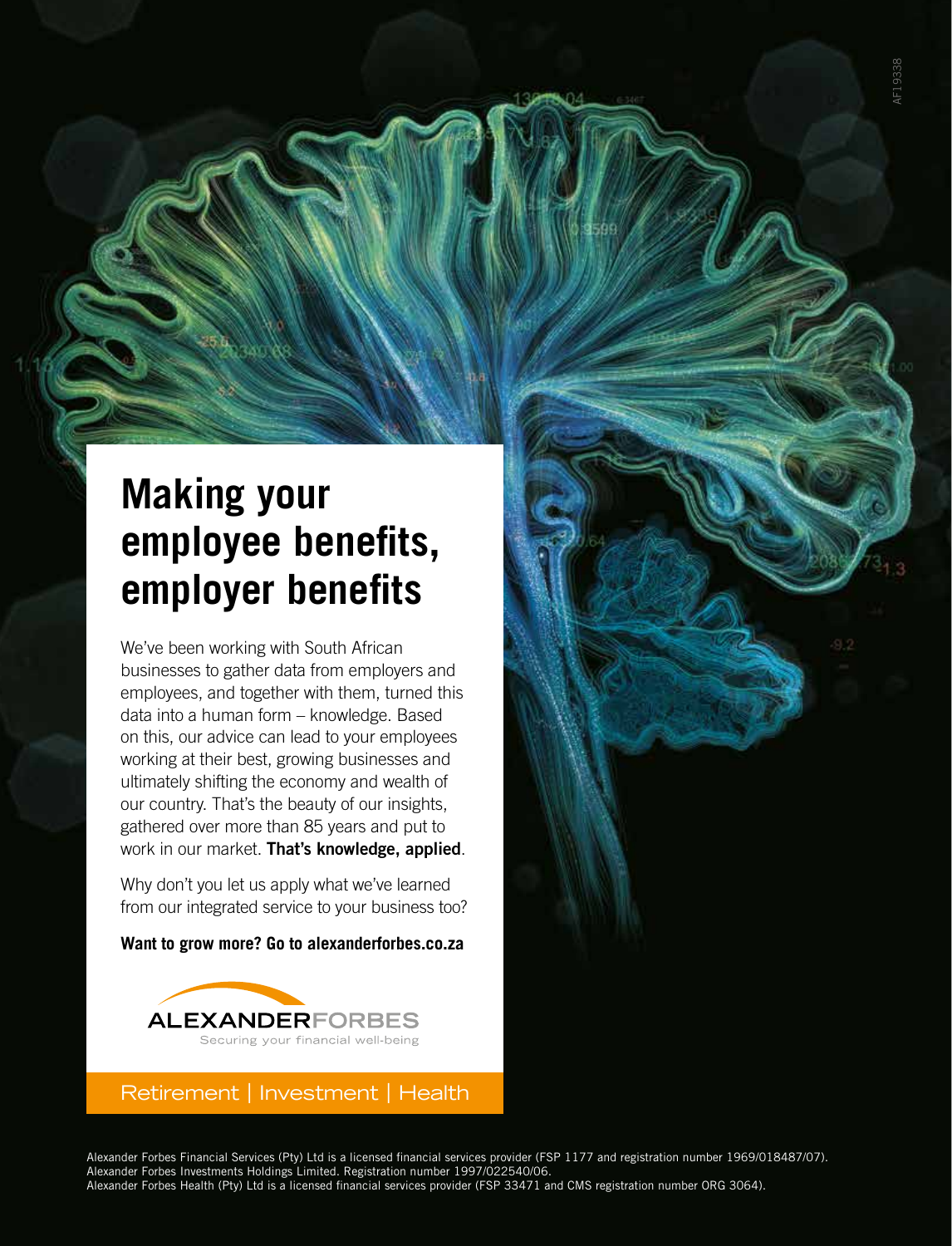

## **Many pennies for your thoughts**

Determining which financial products deliver the biggest bang for a client's buck should be a standard way of giving financial advice.

## **Money down the toilet**

Two years after I bought my first cellphone, I dropped it in the toilet. Bad luck, right? Interestingly, this isn't an uncommon occurrence; research suggests that a fair amount of cellphone owners use their phone in the toilet and dropping phones into the toilet bowl appears to happen with great regularity.

But I thought I would be just fine. Why? Because I had cellphone insurance, of course. Surely, this sort of occurrence was covered. What could go wrong?

It hadn't occurred to me to read the fine print – the print that explained that I wouldn't be covered unless my South African service provider's SIM card was in the phone. And here I was, in an American toilet with a temporary American SIM card in my phone. So, it turns out I wasn't covered, and it cost me close to R18 000 in both replacement value and wasted insurance coverage.

Should I have made better decisions here? Should I have checked my other forms of insurance coverage to see if those policies covered items such as cellphones?

What has occurred to me is that the world of "financial advice" doesn't extend to the mundane issues in our daily lives such as: Is cellphone insurance worth it? Or, which is more cost effective: Leaving my emergency savings in a money market account with a bank or investing it with a money market unit trust? Or whether having a fully paid-up house might provide an even better benefit to having a pension fund?

These are the trade-offs individuals make on a regular basis, often without fully understanding exactly what criteria should underpin those decisions.

The world of financial advice seems to be far more preoccupied with helping you understand the product that advisers would like you to buy than helping you manage the kind of financial trade-off decisions you would have to consider to properly address any of those questions.

## **Fast forward to last week**

I sit on the research committee for the

Insurance Sector Education and Training Authority's (Inseta's) training and skills development. The topic on the table is: How do we need to evolve the training and skills development for employees in the insurance sector so that they are relevant for the industry's future?

Because savings vehicles often use insurance licences to pool funds, the pension funds, asset managers and financial advisers are also catered for by Inseta. Intriguingly, the banking industry is covered by a totally different Seta – Bankseta. So presumably, those professionals require a different sort of training.

And therein lies the rub. Because, when you sit down and map out the whole world of financial touchpoints that an individual faces throughout their life, these are actually all part of one continuum of considerations. I'll explain the working of the continuum.

The starting point is an income, whether from a job, from a grant, inheritance, or from an investment. The question every individual (and their family) faces is, how can I best deploy this, so I get the greatest "bang for buck" from that income over time (after having paid for basic needs)?

The **graph** illustrates this: On the right side the trade-off decision is how to use that income to protect the family from any future financial shocks. The left shows the consideration of how to deploy that income so that it can increase one's financial mobility

#### **These are not trivial trade-off decisions. But they can be grappled with if one focuses on weighing out:**

■ The magnitude of protection required against its cost;

.

- The timeframe required to accumulate a necessary protection;
- The degree of "risk" one is prepared to take on in investing to accelerate the timeframe or quantum of any funding needs;

The degree to which a pro-active "investment" would protect against much more costly interventions further down the road.

> The graph maps out the interplay between these considerations. The left axis represents how one could "leverage" one's

income through "investing". In this context we are not just talking about taking on more risk to get higher returns, but how we can also take on risk to accelerate the time it takes to accumulate wealth. "Investing" can also refer to using your income to enhance your skillset, and with it, your earning power.

The right axis represents different forms of protection. Along the top half of that axis are protections that could be considered to minimise the loss of income or wealth accumulation. Along the bottom half of the "protection" axis are strategies that could be considered to minimise the loss of one's earning power or productivity.

Now let's look at a real-life trade-off problem: whether to buy my cellphone insurance. I could simply opt to buy that insurance for R100 per month and know that that R100 only covers very specific conditions that may not always apply – in which case I am on the hook for both the cost of the insurance and the cost of the cellphone. Or I redeploy that same amount into an emergency savings account, calculate how much extra I would need to add to this investment to feel I am adequately prepared for any of these smaller life crises, and feel secure in the knowledge that I would be protected for any event – with no worries about the small print. The concept I have just described is known as "self-insurance".

Now that we've started to think differently about money trade-offs, let's ask a different, but more important question. If I only have the very thinnest of wallets, what decision in each quadrant would likely give me the greatest bang for my buck? Of course, the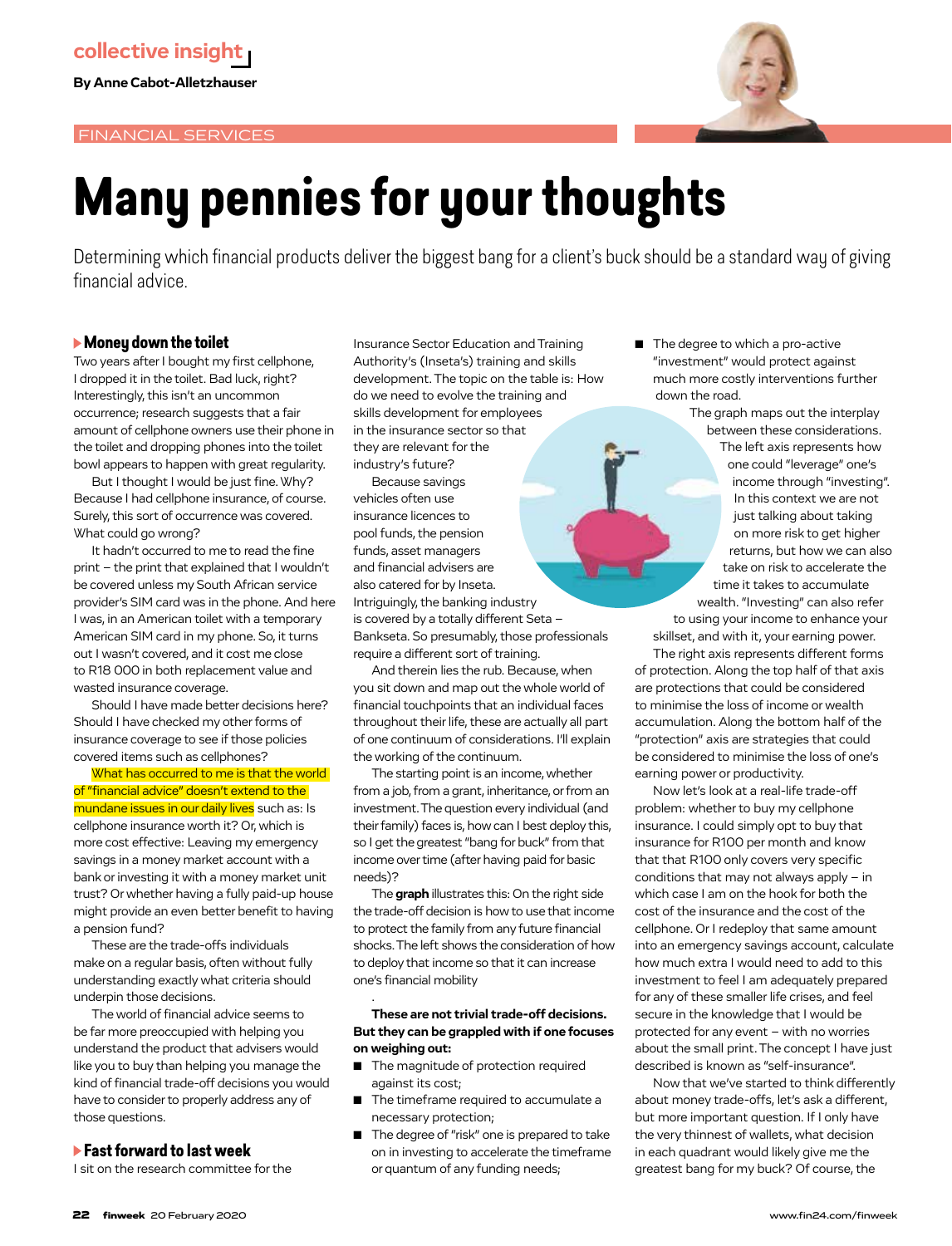

## **IF MY WALLET IS THIN – WHERE DO I GET BEST "BANG FOR BUCK?"**

SOURCE: Alexander Forbes

optimal answer will be different for everyone's specific circumstances, but the generic answer here might come as a surprise – and potentially sound quite different to what one gets as financial advice.

- Emergency savings come out on top of any consideration in the savings category – even saving for retirement. Without emergency savings, we have seen that people in financial crisis will simply find a way to access that retirement saving anyway.
- From a healthcare perspective, the best defence is a good offense – which puts primary healthcare in the workplace as the lowest cost defence. Beyond that, we know that with an accident or medical emergency, getting the best possible care during the first 24 hours matters most. That is what would be worth paying for.
- Low-cost risk-coverage doesn't get better than with the group risk that accompanies your employee benefits.
- If you want to increase your earnings potential, your best, low-cost options are to take advantage of any workplace skills development programme – throughout your whole career.
- And finally (here's a surprise one) if you

want to invest in enhancing your children's long-term potential, paying for an early childhood development programme has a significantly greater impact than saving for tertiary education.

But here is the crux of the problem: Consider the way the financial services industry currently approaches these concepts: insurance, savings, investments and the issue of "bangfor-buck" financial decisions. Not only do we compartmentalise the marketing of these different financial products but, until now. their marketing was governed by completely different regulatory bodies: the Short-term Insurance Act would govern cellphone insurance, the Pension Funds Act would govern retirement savings, and healthcare would be governed by its own separate regulatory framework. Any adviser wanting to help a consumer wind their way through the decision-making minefield captured by each of these "product silos" would have to pass qualification standards for each product area.

### **And now – there really is a way forward that recognises current limitations**

Fear not, though, for help is at hand in the form of COFI, the Conduct of Financial Institutions Bill.

For the first time this principles-based regulatory framework will shift the focus from the regulatory silos that govern how each sector of financial services (and their attendant products) is regulated in their interactions with the consumer to an outcomes-based framework – where the outcomes and impact to the consumer becomes the primary concern. With this new overarching regulatory framework, financial decision-making advice can begin to explore interconnectedness and interdependencies of all these financial touchpoints.

As such, there will be a huge requirement to completely change the way we teach and train our people to understand these interrelationships.

Imagine if we could get all this right? The impact this could have on enhancing trust in the financial services system and, in turn, dramatically improve people's willingness to plan and save would be significant. Importantly, it could help SA build up a financial services capability that genuinely creates a stable trajectory to wealth and asset accumulation to SA's burgeoning, yet all-important middle class. Policymakers, please take note. ■

Anne Cabot-Alletzhauser is head of the Alexander Forbes Research Institute.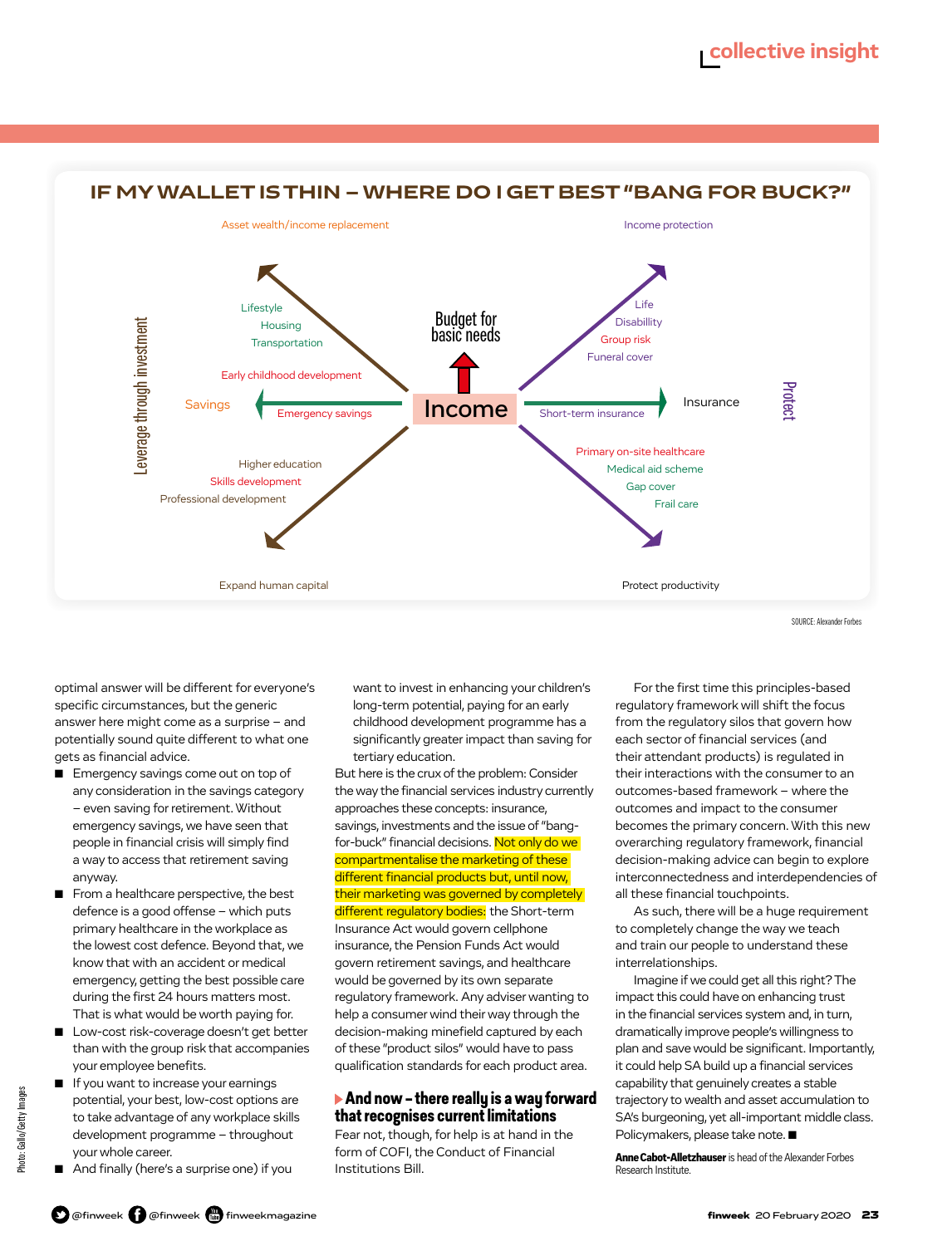### ECONOMY



## **Debt and transformation in SA – the dynamics of social upliftment**

The surge in South Africa's household debt – whether through banks or informal lenders – contributed to an important change in our social and economic fibre. However, the cost of using credit to become a member of the middle class has complex consequences.

middl<br>
t wc<br>
burg<br>
have<br>
were<br>
there b<br>
use the t would be hard to imagine how the burgeoning aspirations for a better life could have been met in the post-apartheid era were it not for the ability to borrow. Had there been no debt – or access to credit, to use the version that sounds more palatable – very little transformation would have occurred in South Africa\*

There would not be nearly as many black people driving decent cars; living in decent homes; and sending their children to good schools and universities. Many in the "new" middle class find themselves expected to educate several children to tertiary level even though they might barely have finished high school themselves. Often the only way to do this is on credit.

An example of this situation is neatly summarised by Jonny Steinberg in his 2008 book *Thin Blue: The Unwritten Rules of Policing South Africa,* when he describes the dilemmas faced by one such member of the new middle class. "To ensure that your children attend a good school, you must buy a house in the suburbs. You have no reserves of cash, no investments, and so your entire house is bought with borrowed cash; the Reserve Bank governor's quarterly decisions on interest rates, which once meant so little that you were barely aware of them, can now destroy your precarious monthly budget overnight."

There may be dissatisfaction with the rate of transformation but, had there been no credit, the sense of grievance would have been greater. The results have often been complex and unforeseen.

People, then, borrow to fulfil their own and their dependants' expectations, but the net result, taken overall, has been levels of debt that many decry as unsustainable. To speak of such borrowing as irrational, as financial advisers and economists often do, is to miss the fact that debt has social underpinnings. People often borrow not to meet immediate material aspirations, but rather to strive for long-term goals like education, housing, or investing in socially valuable and prestigious

connections such as marriage.

Shrinking levels of employment for the majority have been accompanied by entry into secure employment for the few: especially in civil service jobs or those involving government tenders. This has exacerbated the levels of dependency on credit. People with jobs are expected to support their relatives who are unemployed and may borrow to meet these expectations.

Here, the fulfilling of socially valued norms – like paying for the upkeep and education of members of the extended family – can have negative effects. Debt advisers have recognised, and many of their clients already know, that only by strategically withdrawing from such obligations can a more individually viable middle-class existence become possible.

There are "kind and well-meaning people", says Phumelelo Ndumo, author of a book on the subject, who have been "taken advantage of by those they love". Rather than being a "cash cow", she advises people to partner up in a nuclear family and focus on the future achievements and needs of their own children.

Yet such advice can be difficult to follow since it goes against the grain of valued social norms. Those who were well-served by the new dispensation, finding that they're required to provide security and education for those who benefitted less, have thus found themselves faced with a seemingly insoluble dilemma: To act according to such advice is to undercut the even more forceful value entailed in social expectation and obligation.

Some members of the new middle class, in the grip of the status anxiety and competition, which are well-known in cases of class mobility, spend money on expensive items. "Neighbours compete and feel under pressure to show that they are living in the correct way," one young lecturer told me. "If you take three neighbouring houses in Orange Farm… all the consumer items like DVD players and washing machines are exactly the same as each other."

So, competing for status does not necessarily mean striving for difference: It can



Without access to credit, very little transformation would have occurred in post-apartheid South Africa. This issue is explored in Deborah James' book *Money from Nothing: Indebtedness and Aspiration in South Africa.*

People, then, borrow to fulfil their own and their dependants' expectations, but the net result, taken overall, has been levels of debt that many decry as unsustainable.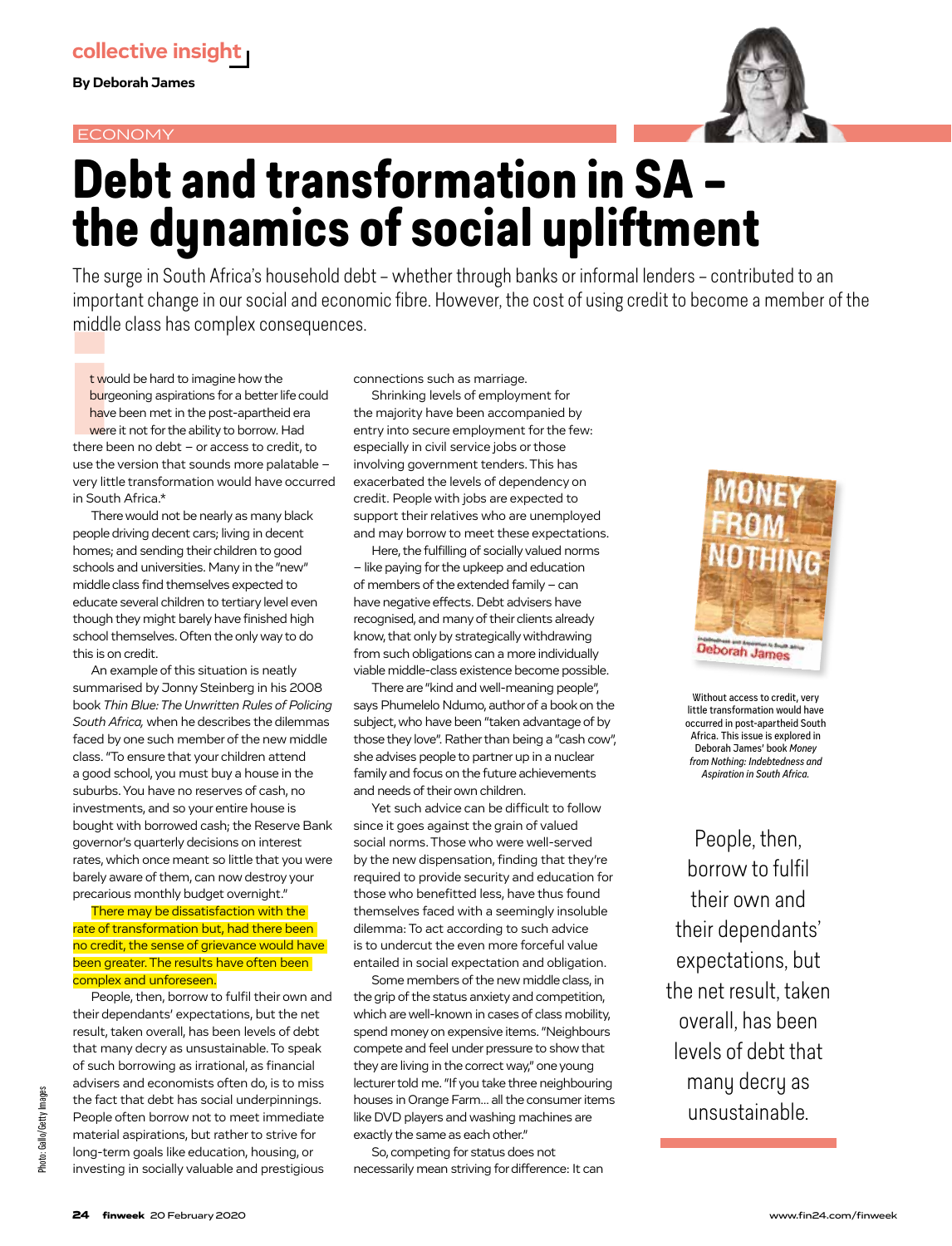be more like "keeping up with the Khumalos" than trying to surpass them. Others will spend money on ceremonies considered socially mandatory like expensive weddings. But many, keen to act more frugally, have become hesitant to marry. Not only lavish ceremonies and receptions, but also bride wealth or *lobola,* are costly and can necessitate debt.

In 2013, the cost in the case of the same young lecturer, given her education, would have been estimated at R50 000, and the wedding itself would have cost around R250 000. While she understands that her parents would want to demand this payment from any prospective son-in-law, this young woman also feels that the huge debt with which he would be saddled to carry forward into the future would make the arrangement unsustainable. She won't be getting married any time soon, she told me.

### **The formal and the informal: uneven combinations**

Policymakers and financial analysts often make incorrect assumptions. For example, they see people as gradually moving from more "traditional" ways of conducting their financial affairs (like investing in savings clubs or stokvels) to more "modern" ones, like saving money in banks. To facilitate more modern (read "rational") behaviour, they advocate the banking of the unbanked.

A group of salaried teachers made a conscious decision to avoid the formal sector and use a savings club, because they felt they had been treated with discourtesy and even criminal neglect by those in that sector: Specifically the notorious retailers that sell appliances on hire purchase, one of whom had wrongly issued a garnishee order on the club's founder for an alleged missed payment, and proved unresponsive to all communications. So, the founders still use the bank to store their money but use the savings club to generate interest.

Likewise, many policymakers view the indebted as victims of nefarious loan sharks (*mashonisas*) and consider that they would be better served by the formal banks. This may have a measure of truth, but there is another side to the story.

Those not in receipt of a regular salary are unable to borrow from the banks: For them,

the *mashonisa* represents a preferable (often the only) option for getting hold of money in a hurry, even if they do charge 50% per month. Besides, to see the *mashonisa* as a demonic figure can be a misrepresentation.

Many lenders are also borrowers – and vice versa. Savings clubs or *stokvels* like the one mentioned above, for example, not only encourage members to save money, they also make it compulsory for them to lend that money out at interest (typically, 30% per month), to make it grow.

### **Ways forward**

So, do we advocate the survival of the fittest, sink or swim? Or is the answer the complete avoidance of debt?

Although it is true that there are blurred areas where lenders and borrowers are difficult to distinguish from each other, it is still necessary to decide whether the weaker and more vulnerable in society need more protection than the rich and powerful. If they do, how can such protection be put in place without undermining the stability of the financial system?

The tendency in societies that advocate the free market has increasingly been – often by giving financial advice and attempting to teach self-discipline – to make borrowers carry the can. And this may be necessary, but it can work only if it is combined with other measures. It needs to be accompanied by an attempt to tackle SA's infamous advantageto-the-creditor culture, by offering debt defaulters a way to start on a new page, and by challenging the general attitude among many lenders (and the magistrates' clerks that enable them to issue garnishee orders with impunity) that anything goes because none of them will ever be called to account.

At the same time, borrowers will need to recognise the social entanglements in which they are caught and start to take the kinds of advice offered by advisers who understand these contexts, even if doing so might put certain social relationships and dependencies at risk. ■

*\**See *Money from Nothing: Indebtedness and Aspiration in South Africa,* published by Wits University Press (2015).

**Deborah James** is professor of anthropology at the London School of Economics.

So, do we advocate the survival of the fittest, sink or swim? Or is the answer the complete avoidance of debt?

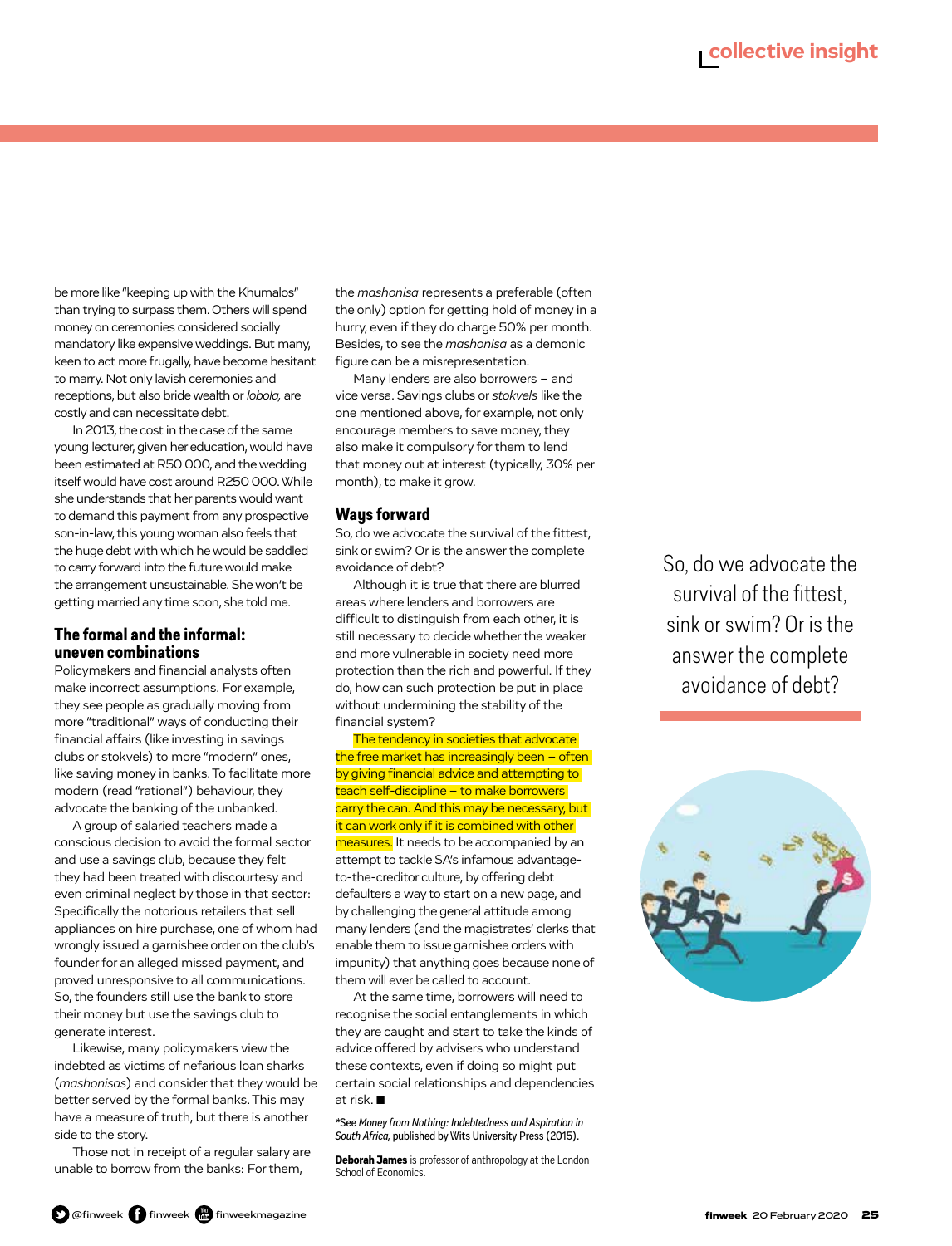**By Sydney Sekese**

## PERSONAL FINANCE



## **How to deal with debt**

The reasons for becoming overburdened by debt are complex, but attempting to understand how one has amassed debt is the first step to bringing the situation under control.

debt is the first step to bringing<br>ebt is a symptom, not a<br>problem. It is the by-pro<br>of something else. Like l<br>partial vision in one eye,<br>symptom of a greater underlying issue<br>prudent to take a step back and get a problem. It is the by-product of something else. Like losing partial vision in one eye, it's the symptom of a greater underlying issue. It's prudent to take a step back and get a better understanding of what debt is.

## **How do we get ourselves into debt?**

Adam Smith argued that most individuals make decisions designed to maximise their personal wellbeing, based on an assumed level-headed evaluation of all the facts. Individuals choose the option that offers the greatest utility (satisfaction) with the least effort. Smith's central belief was that human economic interaction is governed mainly by self-interest.

Some individuals maximise their desire to achieve maximum personal wellbeing (self-interest) at all costs, which leads to a debt burden.

On a controversial level, it was Albert Einstein who coined compound interest as the eighth wonder of the world. He further elaborated that "he who understands it earns it, he who doesn't pays it".

A personal interpretation of Einstein's maxim is that those who are in debt, probably do not understand compound interest.

Those with sound self-interests, probably understand it better.

Nowadays, credit is easily available, and we are continually encouraged to buy unnecessary items. Credit can be sourced from various places including banks, micro lenders, clothing stores and family members. When we can't repay our debts, we often take out bigger, more expensive loans, and the cycle of debt continues.

It is prudent to manage the level of debt we take on to ensure it does not threaten our financial security. If we don't manage our level of debt carefully, we could wind up paying back large amounts of our income to debt throughout our lives.

The trick is to keep our debt down to a manageable proportion of our income. (See **sidebar alongside** that looks at considerations when taking on debt.)

### **Debt is like a debilitating disease that negatively affects your financial and emotional state of mind. There are several dangers of debt that I wish to highlight:**

**1.** The hidden costs of debt that add up over the period of a loan;

2. If you cannot repay the loan, even if you have paid for many months and years, you will probably have the goods repossessed; **3.** If you cannot repay your loans on time, you could be given a bad credit rating, making future borrowing a challenge; and

4**.** Family loans might have lower or no interest, but they can cause guilt and shame and put strain on relationships.

## **Understanding debt**

Debts arise in two ways. When a person fails to pay a previously agreed sum of money, such as rent or the full purchase price of goods; or when someone claims money from another person as compensation for say, an accident, or defective goods.

For many in debt, the reality of owing so much money is too much to bear, so they simply choose not to. But sometimes, disaster strikes, and people are forced to confront their circumstances head-on. Unfortunate events such as a sudden job loss, an unexpected (and expensive) home repair, or a serious illness can knock one's finances so off track they can barely keep up with their monthly payments.

### **Is there good and bad debt?**

If you use debt as a part of your bigger wealth creation strategy, it will increase your level of creditworthiness. For example, good debt would be when you take out a bond in order to buy a house, because in the long run you will save on rent and you will have an asset that hopefully increases in value over time.

Depending on the purpose, a personal loan could also qualify as a good debt if, for example, it is used to study and improve your future employment and earnings prospects. If this personal loan is for consumption, then it's bad debt.

Let's compare a car with a house in terms of valuation. Car financing would be bad debt because over time the value of your car depreciates. It could become a good debt if it's

## HOW TO AVOID DEBT TRAPS

There are some tell-tale signs that consumers could adopt to avoid debt traps:

- Do you spend more money on your friends than you can afford?
- Do you borrow things from friends and not return them?
- Do you sometimes "forget" to pay off personal loans from friends?
- Do you often go out to dinner simply because you don't feel like cooking?
- Whenever you're about to spend money on anything, do you ask yourself if the purchase is a need or a want?
- Do you actively keep your partner in the dark about the household debt situation?
- Do you have a credit card that is maxed out or near its limit?
- Are you being turned down for a loan and/or credit card application?
- Are you regularly using balance transfers between your accounts and refinancing to stay afloat?
- Are you ignoring and avoiding calls from debt collectors?

## STEP-BY-STEP CONSIDERATIONS BEFORE TAKING DEBT

There are some items that you need to acquire where debt is the only viable option. In that case, it is wise to take calculated steps to lessen the pain of financial instability. **Herewith some reasonable steps:**

**Step 1:** Know the full details of the cost of debt. **Step 2:** Always consider paying off the debt sooner by using any surplus cash that you may have. **Step 3:** Pay off your most expensive debt first. **Step 4:** Do not enter into a new debt agreement once you have lessened or cleared your initial debt.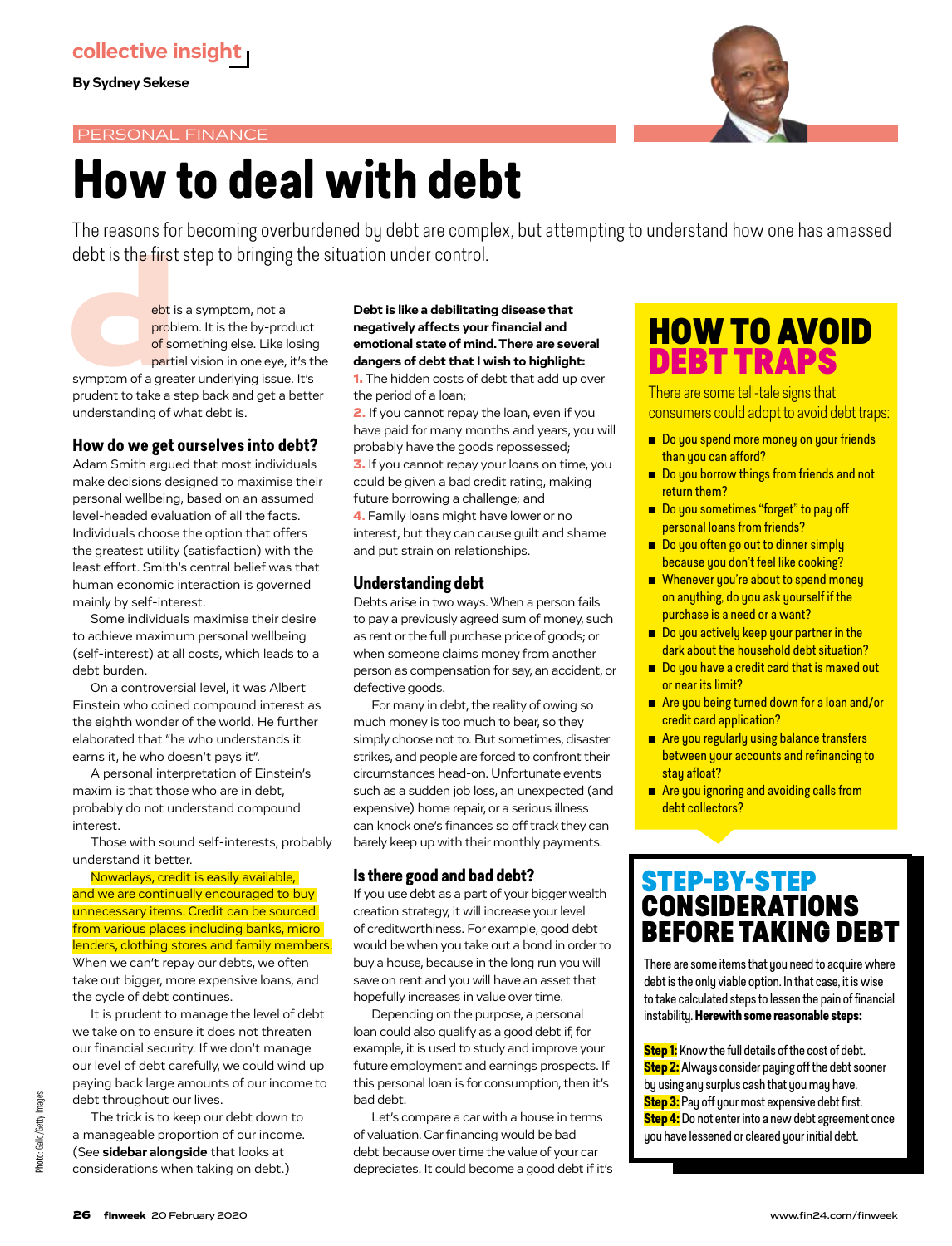## **collective insight**

repaid over a short period of time or if the car is used to generate more income.

Bad debt also includes buying groceries on your credit card. You can do that, provided you repay the full outstanding balance on or before the due date. So, in a nutshell, bad debt funds consumption (food, clothing or holidays) while good debt funds the purchase of assets (house, car or education).

### **How to deal with debt**

Unfortunately, the space between realising that you need to pay off debt and getting out of debt can be wrought with hard work and heartache. No matter what kind of debt you're in, paying it off can take years, or even decades.

It starts with accepting that you are in debt and facing the problem head-on.

Sharing your problem with your acquaintances will give you courage to face your debt. They will also be your "watchdogs" to ensure that you keep track of your debt-reduction strategies. Finally, you should resist the temptation to incur any new debt as you make progress with current debt.

Research indicates that South Africa's consumer debt is nearly R1.7tr, which is almost



Research indicates that South Africa's consumer debt is nearly R1.7tr, government's debt of over R2tr.

equal to the government's debt of over R2tr. Consumers should take advantage of

the current interest rates which have been relatively low; both in SA and globally.

As part of their budgeting process, consumers should therefore look to put any spare funds or bonuses and salary increases towards eliminating debt. Paying down debt faster could save them significant amounts in repayments over time.

Consumers should begin by creating a debt management strategy that will help them to repay their debts as quickly and effectively as possible.

This means ranking their debts according to how expensive they are as measured by the interest rate being charged on the debt. This can be done by starting with costly shortterm debt on credit cards, followed by less expensive debt on cars and homes.

No matter what type of debt you're in, it's important to know there is a way out. It may not happen overnight, but a debt-free future could be yours if you create a plan and stick with it long enough. ■

Sydney Sekese is a senior investment specialist at Old Mutual.

**By David Kop**

## FINANCIAL PLANNING

## **As a rule of thumb**

For those that do not have all their financial goals clearly mapped out, there are some general rules that can help guide the way, but they should not be followed blindly.

guitue the way, but they should not be follow<br>
the of thumb is a generalisation, and in<br>
social settings can be useful, as it gives<br>
you guidance on how to act in a situatic<br>
For example, when looking at a photo of<br>
someon social settings can be useful, as it gives you guidance on how to act in a situation. For example, when looking at a photo on someone else's phone, never ever swipe lest you invade their privacy. (You may be surprised by what you see!)

When it comes to money, however, a rule of thumb should not be considered gospel, but merely a guideline.

Personal economics is about allocating a scare resource (your monthly income) towards needs (things that keep you alive) and wants (things that make you *feel alive*). While it can be tempting to abdicate responsibility and just follow a rule of thumb, the reality is that we would all be better off if we had a plan that not only considered the logical (what you should do) but also the emotional (why I do what I do).

## **A GENERALISATION**

When it comes to money, no two people are alike. We all have different goals, dreams and backgrounds; what's good for the goose is not always good for the gander.

Because we are all unique when it comes to money, blindly following a rule of thumb may be more dangerous than helpful. It either allows for us to absolve ourselves from personal responsibility (not my fault if it doesn't work); may not be achievable in your specific circumstances (which leads to doing nothing rather than starting out failing); or may be implemented without thinking about the bigger plan.

When providing clients with advice around a rule of thumb, financial advisers should be careful to ensure that the advice fits within the client's plan and is not merely given because that is what is done. When the advice is

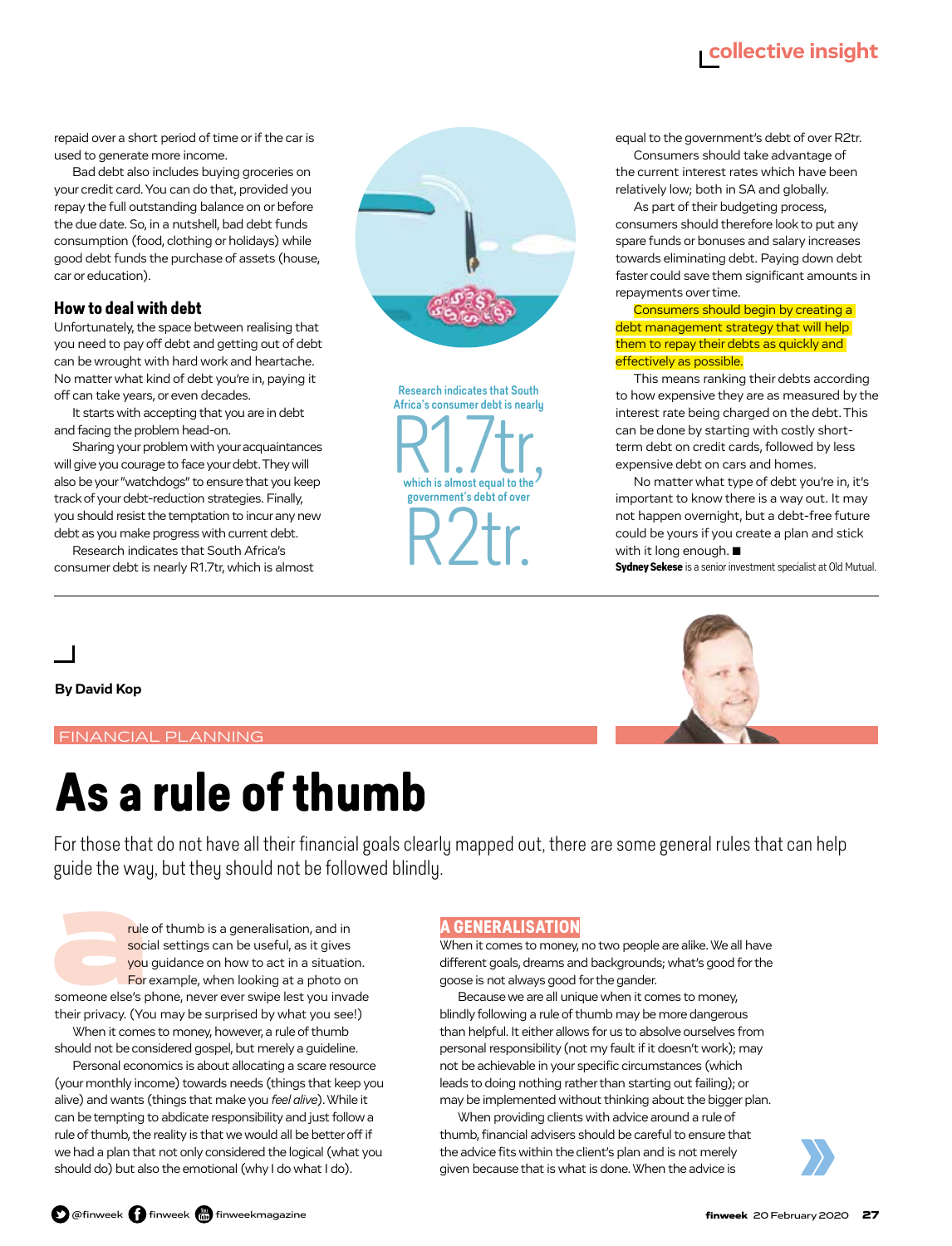Blindly following the rule of thumb regarding income replacement at retirement is dangerous because, depending on your retirement vision, your capital needs at retirement are a mix of income and capital-growth assets.



personalised to the client's circumstances, they have a higher chance of implementing the advice.

## **JUST A FEW EXAMPLES OF WHAT WE 'SHOULD' BE DOING ARE:**

### **DSTV myth**

A common budgeting tool is to cut luxuries, and one that comes up first is DSTV subscriptions. In one consultation when doing a client's budget, I had this exact discussion.

"Hey, if you need to free up some money, cut the DSTV." I could see my client immediately became disconnected, and so I probed deeper.

It turns out he was a massive sports fan and had to ensure that he watched his team playing live. So, if he cuts his DSTV, he would go to a venue or a pub to watch the live game and be tempted to spend on food and drink. Although I saw DSTV as a luxury, to him it was his essential entertainment and actually saved him money.

### **Target 75% of your final salary as a retirement goal**

The danger with this rule is that it makes us lazy and disengaged from our retirement planning. Plus, try and target a final salary for a 25-year-old starting out in their career.

It is guaranteed that whatever assumption you'll use, it's going to be wrong. In addition, retirement is about so much more than just replacing your salary. You need to ask what your vision is for your retirement.

When you finally knock off work one day, do you want to buy that Ford Mustang that you never could and take an extended road trip across the country? Or do you want to spend your first year of retirement travelling the world and going on various cruises? Or perhaps you have never considered what this "retirement goal" is all about because you've always assumed your family would take care of you. After all, you've spent most of your life taking care of them.

Blindly following the rule of thumb regarding income replacement at retirement is dangerous because, depending on your retirement vision, your capital needs at retirement are a mix of income and capital-growth assets.

In the absence of a defined plan, the rule of thumb is not bad, but having a plan with defined goals (which will change over time and thus must be reviewed) is the first prize. This means you are not defining your retirement in general, but taking control and engaging in decisions about your life.

#### **A car is not an asset**

In the investment definition it is 100% true that a car is not an asset. In the accounting sense, however, it is. Let's look at the scenario of a sales rep who is often on the road.

Yes, a simple car with no frills can get you from point A to point B, but in what state will you arrive? If there is no aircon you can arrive hot and sweaty and make a bad impression. If you are not enjoying your driving experience it can also affect your mood when you arrive at a client and may lead to a lessthan-perfect engagement. What about safety (both in terms of an accident and a possible hijacking)?

Buying a car is not a purely economic decision. Neither is it always one of status as we have been taught to believe. There are many emotional and tangible reasons why a person may select one car over the other. But by understanding these needs first, the economic reason could be looked at with a deeper understanding.

#### **Always pay an additional amount into your bond**

Again, in general this is great advice. Just paying an extra R100 on a R1m bond can reduce the repayment term from 240 months to 233 months and save you R50 000 in interest charges. However, I have seen cases where this advice was blindly followed. The problem was that the person really could not afford the extra payment and, as such, was racking up credit card debt, which came with a higher interest rate than that of the mortgage bond.

### **Save at least three months' expenses in an emergency fund**

At first call this looks like sound advice. However, the implementation can sometimes be problematic. One needs to consider the opportunity cost of having three months' expenses in an emergency fund, which is usually a low-risk, low-return account.

Some of the things to consider when implementing this rule of thumb is: Do you have an access bond where you have paid in extra and have access to the capital? Do you have a credit card that is only kept for an emergency? Is your disposable income enough that you can cover most emergencies out of your monthly income?

The point here is that this rule of thumb should probably be to have access to an emergency fund that is tailored to your specific circumstances.

When it comes to money, a rule of thumb can be helpful in the absence of a meaningful plan. The danger of just using the rule of thumb is that it does not consider personal circumstances – both financial and emotional.

It also allows us to abdicate responsibility and not to be involved in our own decisions when it comes to money. This would ultimately lead to better outcomes. It can allow us to balance our wants and needs without economically ruining ourselves. ■

David Kop is an executive director at the Financial Planning Institute of Southern Africa.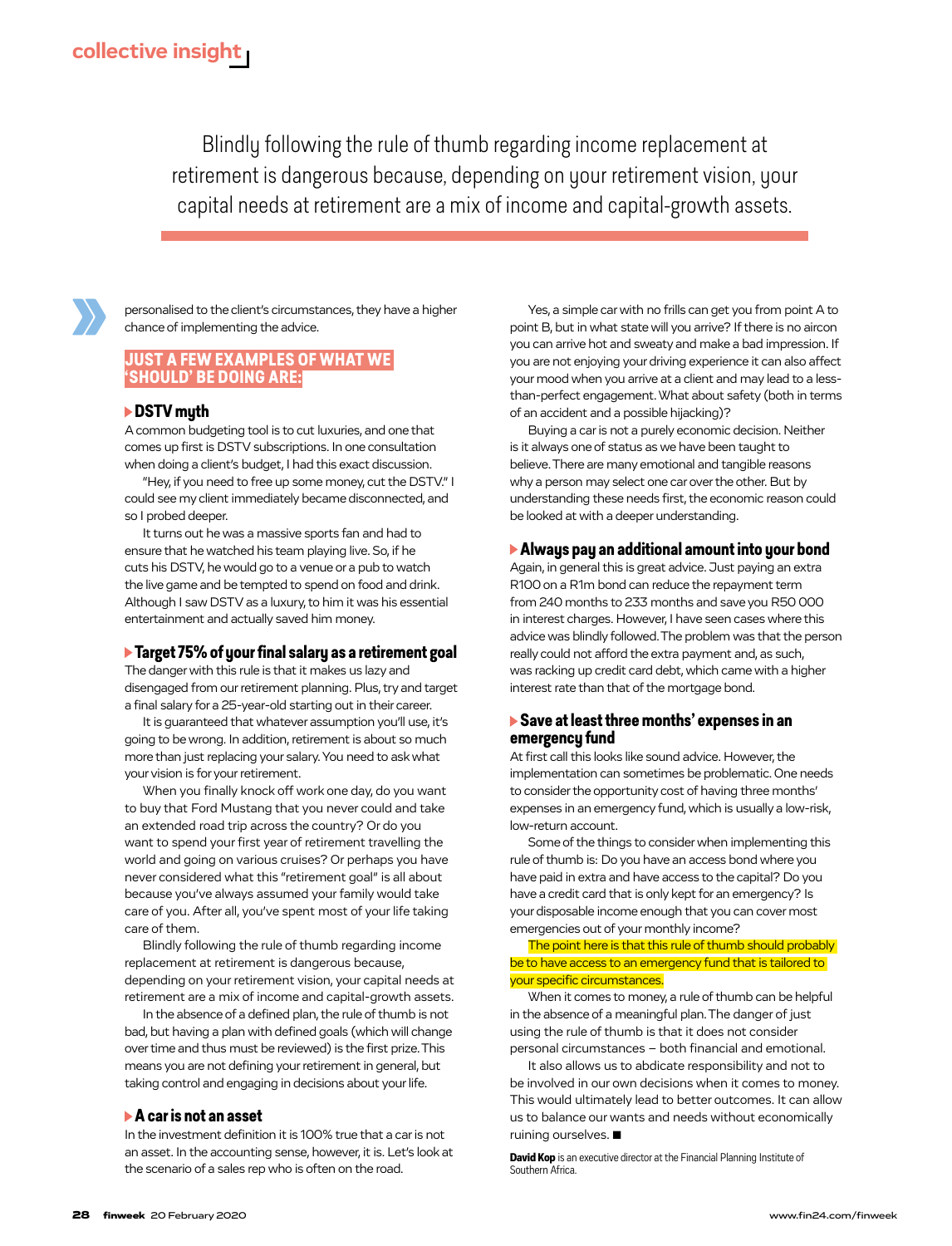# **Emerging technologies,** climate change and trade tensions are having a huge **impact on global value chains**

## Are you prepared for the future of production?

Find out in the latest edition of Industrial Buyer

Read the digital version of the magazine at www.industrialbuyer.co.za/digimags

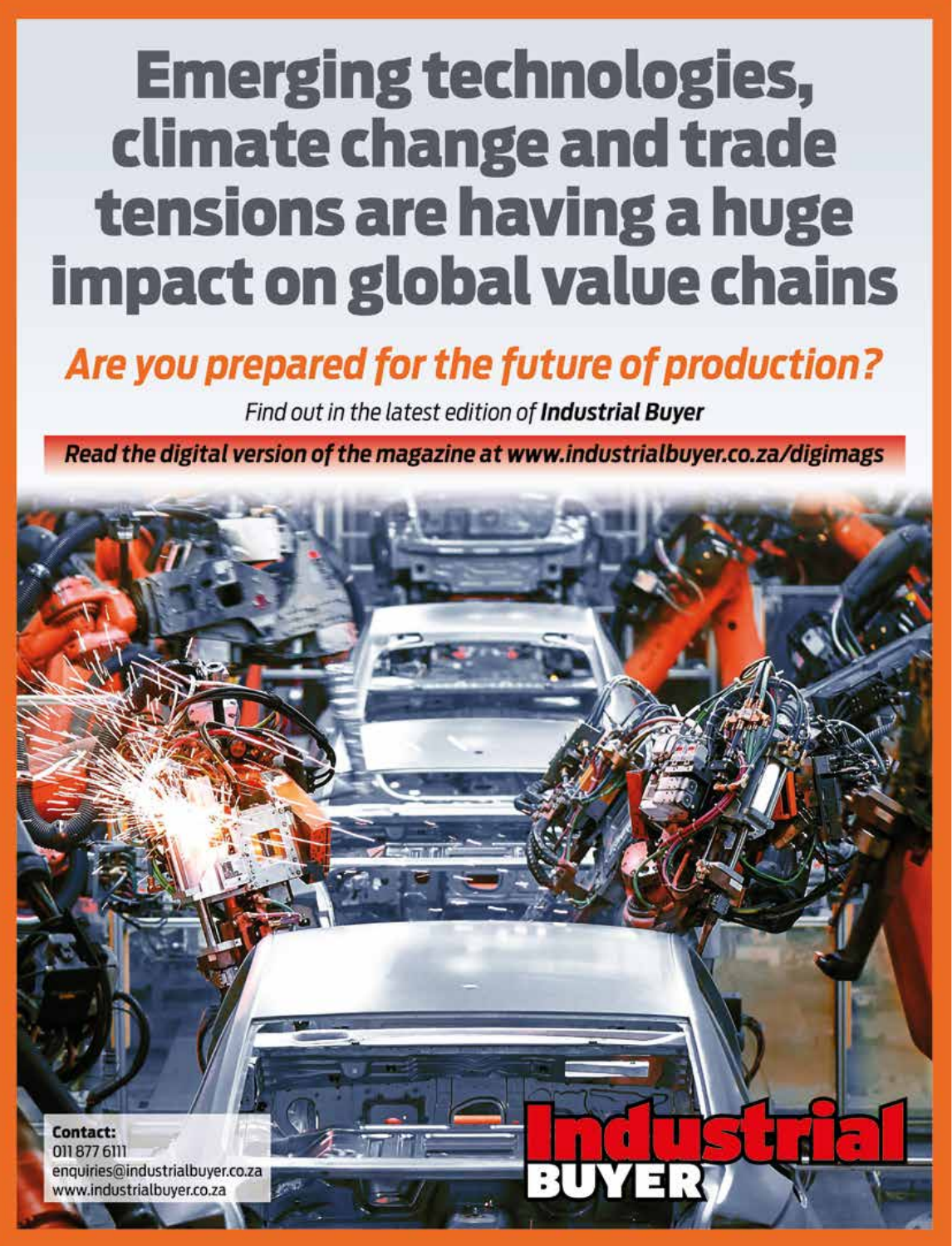**By Wynand Gouws**

### **INTEREST**

## **How to protect the value of money**

Inflation destroys the value of money. It's essential that investors remember the power of compounding interest in order to help battle this erosion.

order to help battle this erosion.<br>
oney, and beliefs about money, are<br>
deeply engrained in each one of us<br>
shaping part of our personalities.<br>
Beliefs about money are fashioned<br>
from very early on in our lives through our deeply engrained in each one of us, shaping part of our personalities. Beliefs about money are fashioned from very early on in our lives through our experience, socioeconomic circumstances and education, to name but a few.

Personal views on money range from frugality, as expressed by Benjamin Franklin's "a penny saved is a penny earned", to living the grand life, as expressed by Oscar Wilde: "Anyone who lives within their means suffers from a lack of imagination."

It is important that we know where we are on this continuum between frugality and free spending and how that impacts our relationship with money.

However, while we have different views on money, there are some key concepts that can assist us in better understanding and protecting the value of money. To do so it is important to understand the biggest threat to the value of money and the best way to combat it.

## **Inflation is enemy #1**

Inflation is the general increase in the prices of goods and services over time and it erodes the value of money as time passes.

At an inflation rate of 6%, the buying power of your money will halve in 12 years – that means in 12 years' time your R100 will only be able to buy goods worth R50 in today's prices.

The impact of inflation is clearly illustrated by looking at the cost of fast food, for example, in 1983 compared with today (see infographic).

The power of inflation dates back centuries, with the collapse of the Spanish Empire in the 17th century, for example, being largely attributed to rising and uncontrolled inflation. In extreme times, inflation can run completely out of control like it did in Hungary in 1941 where it reached 150 000% a day for some goods, and more than 1 000 000% in recent times in Venezuela and Zimbabwe.

The main challenge for us is that the price of goods and services rises at different rates of inflation. As our lives evolve, our own inflation rates change and, soon enough, we are unable to afford our standard of living.

| AN EXAMPLE OF INVESTMENT RETURNS: |                      |                        |                              |                             |
|-----------------------------------|----------------------|------------------------|------------------------------|-----------------------------|
| Investment                        | R100000              | R <sub>100</sub> 000   | <b>Difference</b><br>(rands) | <b>Difference</b><br>$(\%)$ |
| Return                            | 10%                  | 11%                    |                              |                             |
| Year 1                            | R110000              | R111 000               | R1000                        | 0.91%                       |
| Year 5                            | R <sub>161</sub> 051 | R168 506               | R7455                        | 4.63%                       |
| Year 10                           | R <sub>259</sub> 374 | R <sub>283</sub> 942   | R <sub>24568</sub>           | 947%                        |
| Year 20                           | R672 750             | R806 231               | R133 481                     | 19.84%                      |
| Year 30                           | R1744940             | R <sub>2</sub> 289 230 | R544 289                     | 31.19%                      |
| Year 50                           | R11 739 085          | R18 456 483            | R6 717 397                   | 57.22%                      |
|                                   |                      |                        |                              | SOLIRCE: Wynand Gouw        |

As you go from being a single graduate living in a small apartment to becoming a married parent with children and living in a house, your personal inflation rate can change dramatically. Couple these personal changes with macro changes in the world (such as oil prices), your country (education, medical and food costs) and your own neighbourhood (municipal and security costs) and things can get out of control.

In South Africa we use the consumer price index, or CPI, to measure inflation. It currently sits at around 4% per year, yet electricity tariffs surged almost 12% and education expenses rose 7%.

Employers tend to use the CPI as a benchmark for increasing salaries, which results in employees losing buying power over time as their personal inflation rate is often higher than CPI. This is possibly why Ronald Reagan described inflation as "violent as a mugger, as frightening as an armed robber, and as deadly as a hitman".

How then do we counter the effects of inflation on the value of our money?

## **Understand the power of compounding**

Compounding is often referred to as the eighth wonder of the world and is one of the most important principles in growing the value of your money. Compounding is simply where your returns earn returns.

As an illustration, imagine you invest R100 000 and earn 10% interest (see table). After the first year your investment would grow



to R110 000. Subsequently you will earn 10% interest on R110 000 and not only the R100 000 invested. By the end of the tenth year your investment would have grown to R259 374 and you will continue to earn 10% on this amount. Because of compounding you will earn R25 937 in year ten compared with the R10 000 you earned at the end of the first year.

The power of compounding intensifies over time and a small difference in growth can make a huge difference in outcomes.

A 1% increase in return results in a person having as much as 57% more money 50 years later. While 50 years may appear to be a long and unreasonable time, consider that your first retirement contribution at the age of 25 may still be working for you at the age of 85.

The key to fighting the erosive effect of inflation on the value of your money is to invest where you can earn a higher return, and compound that growth over time. While inflation rates will change as you move through various life stages, you need to ensure that you do not interfere with the compounding process. ■

Wynand Gouws is a certified financial planner and a wealth manager at Gradidge-Mahura Investments.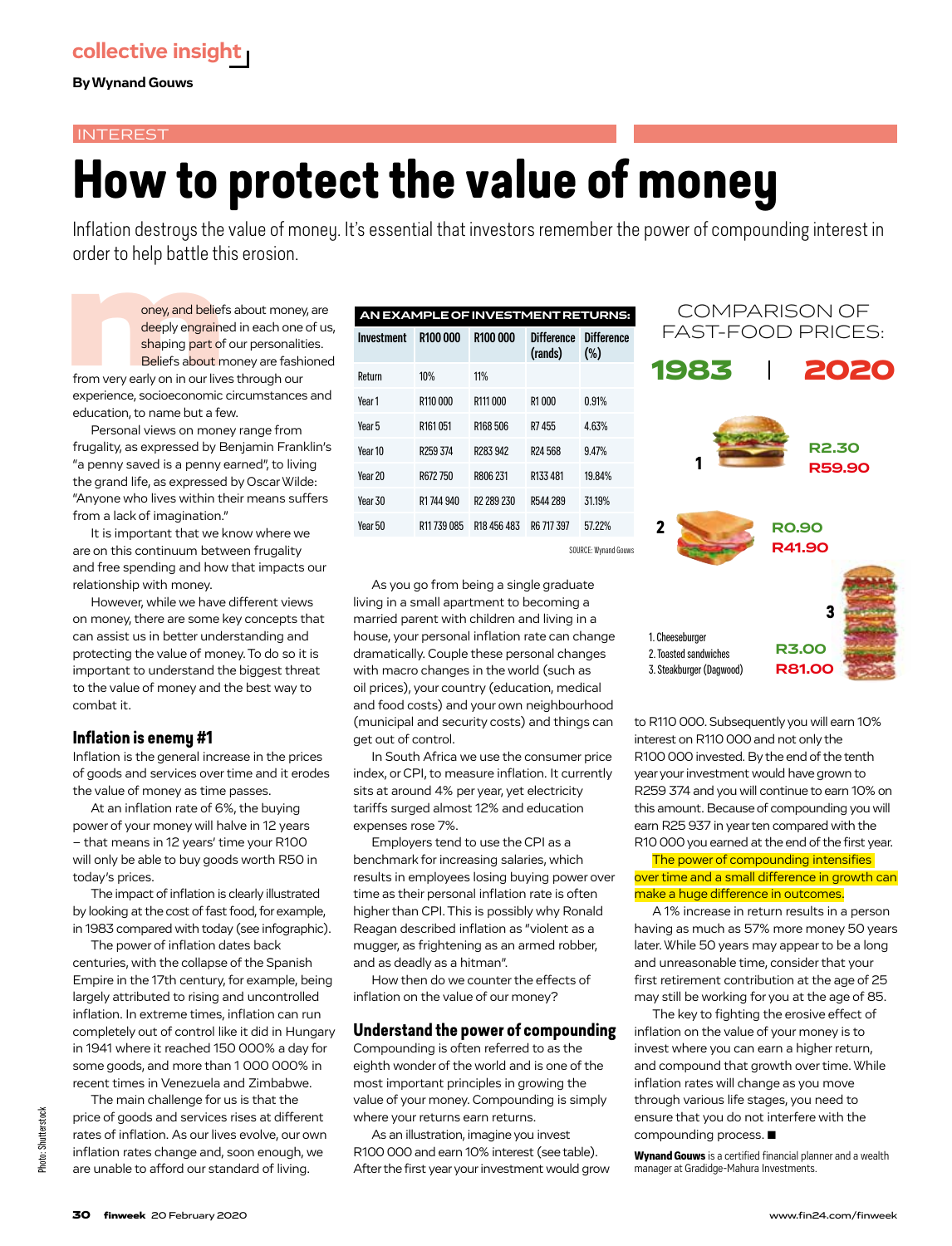

## **The value – and power – of money in a changing world**

Although the way we manage our finances is rapidly shifting, understanding the power of your wallet remains key.

Although the way we manage our fin<br>hat is money? Is it a means of<br>transacting, a store of value, or a<br>measure of value? Is it coins and<br>bank cards, investments or gold<br>Money is all of this, connected into a comp<br>financial transacting, a store of value, or a measure of value? Is it coins and notes, bank cards, investments or gold? Money is all of this, connected into a complex financial system consisting of government treasuries, central banks and other financial institutions. Money is the most essential commodity that we use to interact with our world and manage our lives; yet many of us do not know enough about it and for most of the time we do not pay enough attention to it.

As money continues to become more digital, the physical relationship that we once used to manage our finances is rapidly changing. In the past, an emptying wallet was more likely to scare and deter you from overspending than seeing one less digit on your bank balance on a screen.

What is frightening is the new ease of transacting and the seamless ways of doing so: tap and go, QR codes, mobile payments, biometrics; these are all mechanisms that are making it easier to separate you from your money. This, coupled with the onslaught of individualised advertising, direct promotions and simpler means of accessing credit, makes it easier than ever getting you into financial trouble.

Research has shown that personal money management is linked to your attitude towards money. We develop this in many ways – it starts with our general attitude to life, our knowledge of money and general finances, the behaviours learnt from our parents and peers, and most importantly, in my opinion, the effort it takes for you to earn it. Like your physical health, your financial wellbeing requires you to be mindful and disciplined about the decisions that you make with money.

Mindfulness must start at an early age; parenting and our schooling system has a responsibility to prepare learners to independently take charge of their own financial future in an increasingly complex global world. It is imperative that our national curriculum integrates a foundational programme that builds a deep understanding, practical capability and respect for money and the critical role it plays in society.

When I think about my money, it starts with what is in my wallet and ends when it is no longer there, an endless cycle that ebbs and flows with the month. This may sound overly simplified, but our day-to-day lives are largely dictated by this simple cashflow. All

In the past, an emptying wallet was more likely to scare and deter you from overspending than seeing one less digit on your bank balance on a screen.



of us face the same problem: We have an unlimited set of needs and desires that we need to satisfy with a limited amount of money (some more limited than others). If we truly look at the decisions we make with money, we can break it down quite simply: spend it, save it, or give it to someone else.

The two most common themes that you will be exposed to regarding money is about how to save it and how to manage and make decisions about debt. The most powerful decision, however, that you will make daily is how you spend your money, either by consuming goods and services or acquiring assets – resources which can generate a future benefit (such as a house). Consumption is a necessary part of life; we need to eat, clothe ourselves, move from one place to another and communicate. Savings is just a form of deferred consumption or eventually giving money to someone else.

We are all good at spending money, although we spend little time considering the impact that our spending has in shaping the world around us. A piece of the money puzzle that we often overlook is that, with money, the decisions we make are not isolated but integrate into a powerful system of social economics. These economics can drive prosperity or create financial inequality; economics that generate

wealth or those that cause markets to collapse. It will amaze you how your wallet, no matter its size, has the power to do all of this.

We influence our world by the things we do with our money. When we buy goods, we are supporting companies and employment, which grow and shrink by these decisions. Our choice to spend our money with entrepreneurs rather than big businesses can build a nation. When we buy foreign goods, money leaves our national system and therefore as a country we become poorer. When we buy counterfeit goods, we are inadvertently supporting crime and possibly even terrorism. The ability to shape a nation and change the world is not just made so much by lofty ideals or votes at an election, but by the way we choose to spend our money.

This is the power of your wallet. Understand money better, be mindful of your decisions in financial matters and unlock your wallet to change our world for the better. ■

Deslin Naidoo, CFA, is the founder of NEBULA SI, a savings and investment start-up integrating traditional finance with artificial intelligence.